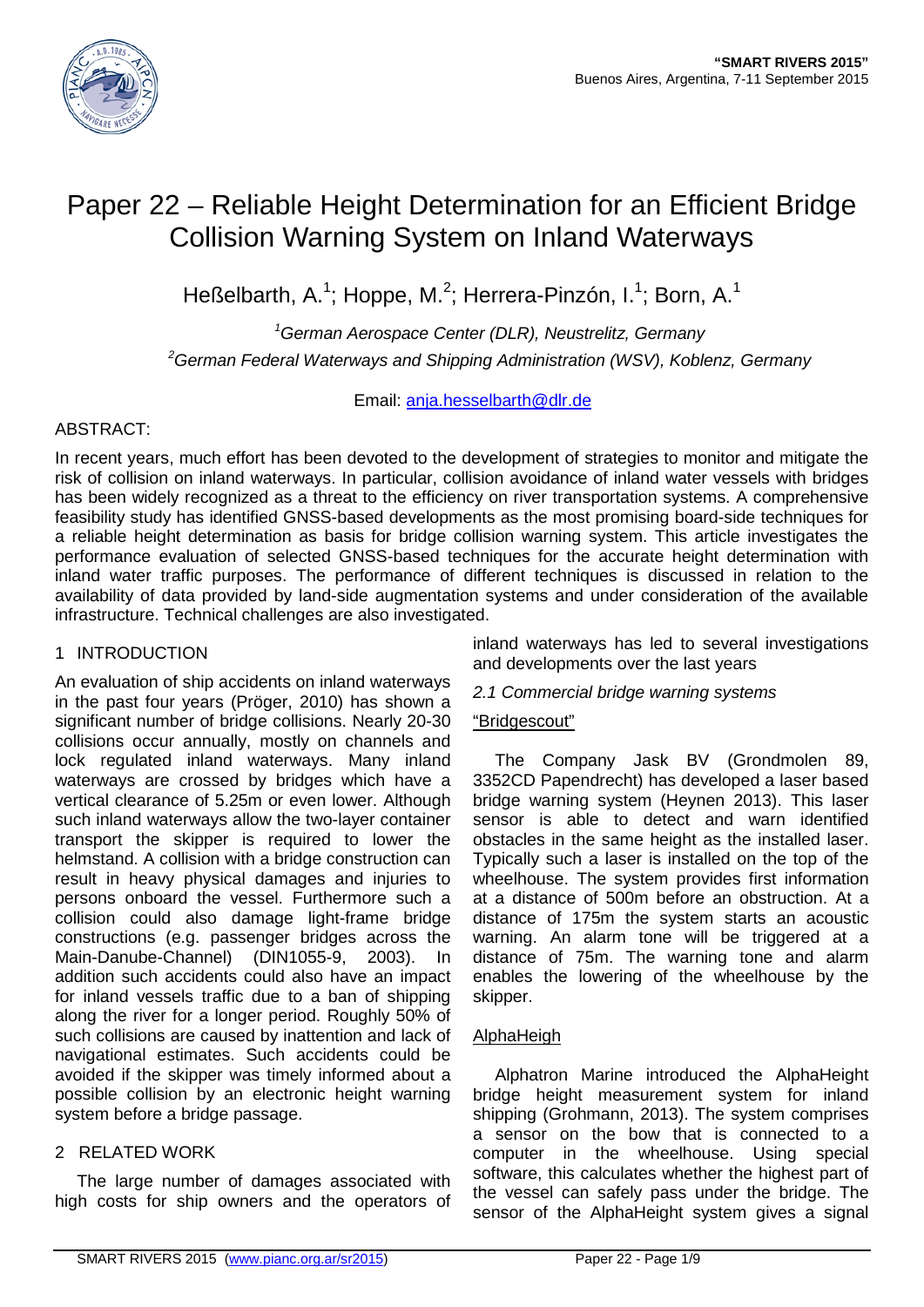

when an obstacle, that is higher than the highest point of the vessel, is detected, allowing the wheelhouse to take the necessary measures. The system does take account of a height-adjustable wheelhouse and the vessel's draught. The situation is visualized graphically in combination with an acoustic alarm.

## *2.2 Research projects*

### Navwat

The project Navwat (Future high precision navigaiton system for inland waterways), performed by viadonau, Austria in 2010, has investigated in the use of high precision positioning systems for the use on inland waterways (NAVWAT 2010). With respect to bridge passages the project concentrates on the avoidance of a collision with bridge pillars.

#### Navwat II

Main task of this follow up project was the development of a visual support for the skipper for tasks like lock operation, bridge passages and landing during bad weather conditions. The system was demonstrated at a lock in Vienna, Austria. Results are available from [www.navwat.at.](http://www.navwat.at./)

# PiloNav

The interdisciplinary project PiloNav (Precise and Integer Localisation and Navigation in Rail and Inlandwater Traffic 2011-2014), performed by German Aerospace Center (DLR) in cooperation with partners from research (Technical University Dresden) and development (Federal Waterways and Shipping Administration (WSV) Institute of Traffic Techniques (FTV)), used a PNT(Position, Navigation and Timing)-Unit approach. GNSSbased positing and inertial measurements sensor fusion techniques have been developed to provide continuously highly accurate and reliable PNT data (Lanca et. al, 2013). This PNT-Unit has been demonstrated in 2014 in a test bed on the Moselle River in Koblenz Germany, proving that bridge approach and crossings are the most challenging maneuvers when using GNSS for navigation (Herrera-Pinzón et. al., 2014)

# *2.3. Feasibility Study*

The German Waterways and Shipping Administration (WSV) has performed a feasibility study to identify and assess possible technical solutions to inform and warn the skipper right in time before passing a bridge (Sandler 2014). The main task of the feasibility study was to investigate and assess a wide variety of land- and ship based solutions.

The feasibility study was further based on the following basic considerations and requirements:

- Reliable and accurate estimation of a safety distance between the highest point of the ship and lowest point of the bridge, taking into account the ship construction, dimensions and load. The required height accuracy must be in the dm-range. Otherwise it is unacceptable for a height warning system.
- Accurately timed warning before a possible bridge collision. This depends on various factors such ship size, speed and type of waterway. Based on estimations the feasibility study requires a safety distance of 350m which enables a safe maneuver to prevent a bridge collision,
- Consideration of dynamic ship movements,
- Consideration of water level changes caused by surrounding traffic or lock water in a channel,
- Consideration of adverse environmental conditions (weather, visibility, wind, etc.)
- Consideration of economic aspects with respect to required technical equipment on ship and ashore.

From altogether 18 different technical approaches four solutions were identified which fulfill the general requirements and the considerations listed above. Two of the solutions were ship based systems (based on GNSS and other onboard equipment) and two are systems which are land based, using optical sensors in the near vicinity to a critical bridge.

Furthermore several so-called components were identified which are part of the four selected solutions. Such components consist of onboard equipment, measurement units in the area of the bridges as well as further land based infrastructure and services. The most promising solutions and components based on the results of the study are:

# Solution 1 (ship based)

This approach uses onboard measurements of the height above water level combined with actual bridge clearance data computed in a central service based on water level models.<br>As an alternative. direct clear As an alternative, direct clearance measurements at a bridge can be used. Different approaches to model the clearance of a bridge are taken into account. Bridge clearances from the Inland Electronic Chart Display and Information System (ECDIS) chart are used as basic clearance data. In addition, the usage of exact bridge profiles has been considered. To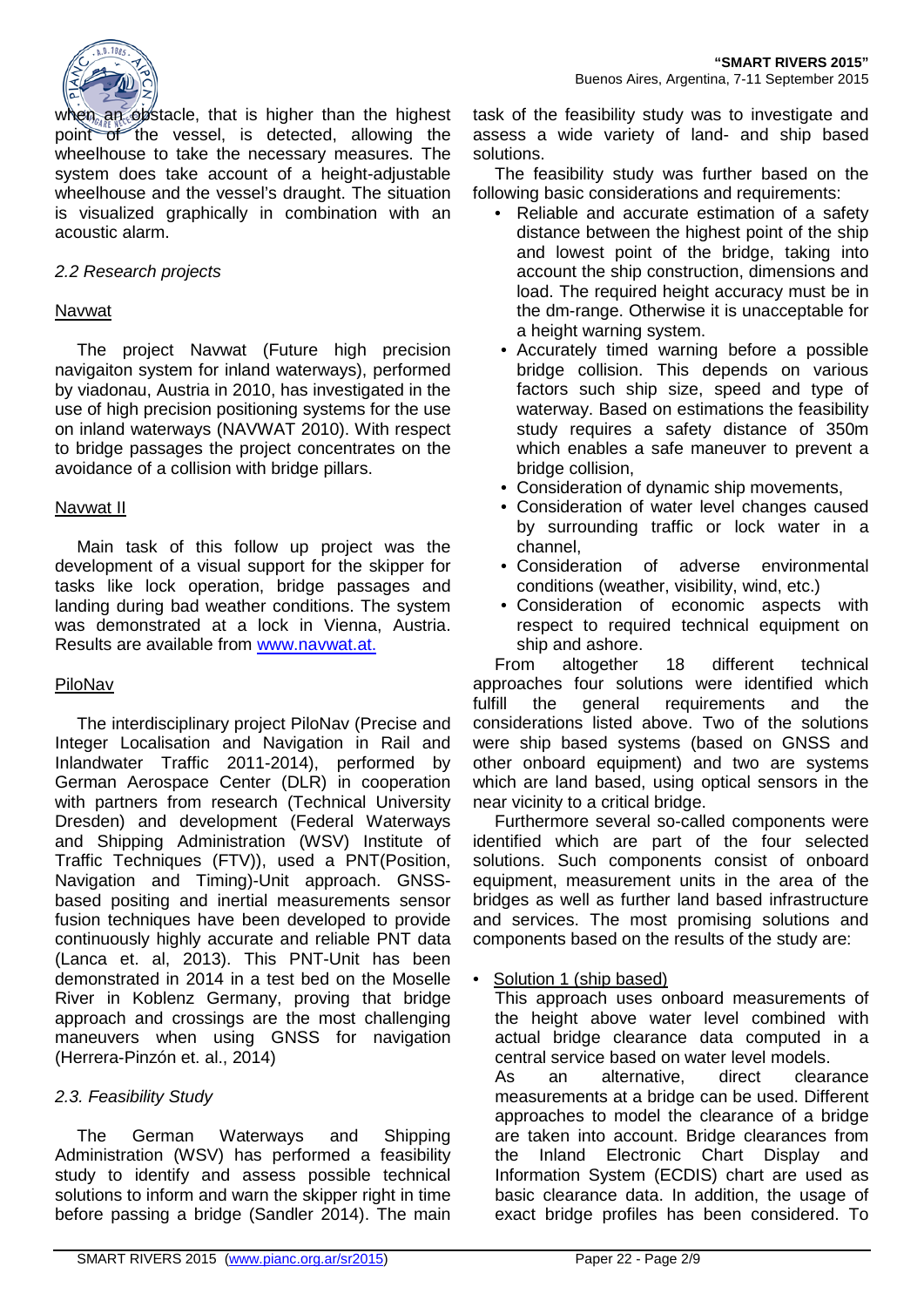

take into account temporary restrictions of bridge clearance, notices to skippers have to be processed by the system. For the transmission of bridge clearances from shore to the vessel a mobile internet connection as well as the usage of AIS has been considered.

# • Solution 2 (ship based)

This approach is based on onboard DGNSS processing combined with information about the geodetic height of the bridge superstructure. For application of a bridge clearance warning system, high precision multi frequency GNSS is required. The provision of suitable correction data with high availability is a crucial point in this approach.

# Solution 3 (land based)

This approach is based on laser scanners installed near the bridge. Here an alarm would be generated on shore. It has to be signaled by installations on the bridge or by transmitting it to a suited system on the vessel.

Solution 4 (land based)

The fourth approach makes use of thermal cameras monitoring the area in front of the bridge.

The different approaches are compared regarding different criteria and requirements like accuracy, availability with respect to weather or lighting conditions and costs. For the cost estimations, scenarios for one bridge, a regional roll out as well as a nationwide coverage in Germany has been taken into account. The major advantages regarding performance and cost estimations were identified in Solution 2 using high precision GNSS measurements to determine the ship´s height. Consequently, this paper is focusing on this approach investigating the utilization of augmented GNSS-positioning by using real measurement data gathered during a PiLoNav measurement campaign at the Moselle River in Koblenz, Germany, in 2014.

The remainder of this work is structured as follows. Chapter 3 gives an overview about GNSS commonly used positioning techniques which were also investigated in further analysis. Chapter 4 explains the data basis and the analysis itself. Before Chapter 6 concludes the paper, Chapter 5 presents the results of the analysis focusing on the determination of the vertical component of the position.

# 3 GNSS POSITIONING

The utilization of GNSS in maritime applications has been widely recognized over the last decades to deliver navigational parameters, and is nowadays an essential part of almost any maritime navigational or tracking solution. This is on the one hand due to favorable reception conditions on open water, and on the other hand to the relatively low accuracy requirements to navigation on the open sea.

When it comes to inland waterways, GNSS have been recognized as an important tool for the measurement of navigational data and position. In this context, a reliable GNSS-based navigational solution is a possible basis for the implementation of applications for advanced assistance during bridge approach and passing. However, the latter application poses a challenge to a GNSS-based positioning solution, since bridges diminish reception conditions.

With multiple GNSS in operation (the U.S. Global Positioning System (GPS), the Russian<br>GLObalnava NAvigatsionnava Sputnikovaya NAvigatsionnaya Sputnikovaya Sistema (GLONASS), the Chinese BeiDou and in the future the European Galileo) around 70 satellites are available, enabling global, accurate positioning. Critical applications such as bridge passing require high accuracies. The feasibility study and the PiLoNav project demand an accuracy of 20cm for height determination. Atmospheric effects however, impair the signal propagation and therefore the range measurements to individual satellites. This worsens a reliable PNT determination within the demanded accuracy which requires the utilization of specific augmentation techniques for GNSS-based positioning.

| $\overline{\overline{\overline{c}}}$             | augmentation | <b>Code Differential</b><br><b>GNSS</b><br>(CDGNSS)<br>Accuracy: dm-m | <b>Phase</b><br><b>Differential GNSS</b><br>(PDGNSS)<br>Accuracy: cm   |
|--------------------------------------------------|--------------|-----------------------------------------------------------------------|------------------------------------------------------------------------|
| Stand-alone or<br>regional/global<br>augmetation |              | <b>Single Point</b><br><b>Positioning</b><br>(SPP)<br>Accuracy: 1-3 m | <b>Precise Point</b><br><b>Positioning</b><br>(PPP)<br>Accuracy: cm-dm |
|                                                  |              | Code                                                                  | Phase                                                                  |

<span id="page-2-0"></span>

GNSS positioning techniques can be categorized in different observations and augmentation methods [\(Figure 1\)](#page-2-0). As the so-called carrier phase observations can be determined much more precisely than code pseudoranges, this categorization is also an accuracy-based classification. The challenge by using carrier-phase observations is to solve the unknown numbers of phase ambiguities (Xu, 2007). If the ambiguities can be estimated as float values, a dm-accuracy of the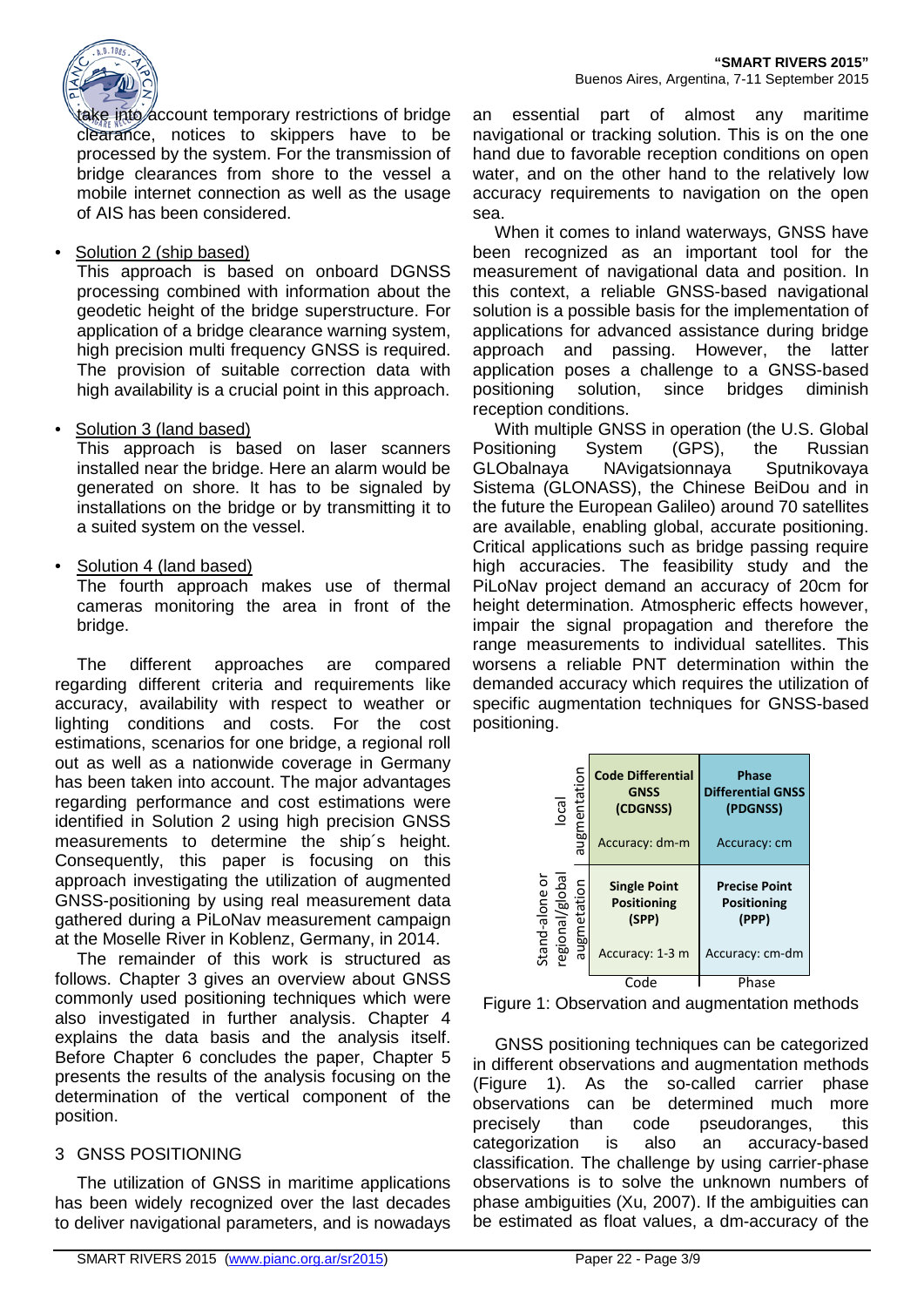

position can be achieved. If the carrier-phase ambiguities can be fixed to integer numbers, cmaccuracy is reachable. Consequently, one distinguishes between two modes – the less accurate float and the highly accurate fix solution.

Code and phase based methods, are influenced by the aforementioned atmospheric as well as satellite orbit and -clock effects. As one option to reduce these error effects, reference stations are used where the position is calculated by GNSS and compared to a precise surveyed position. In case of code-based differential GNSS (CDGNSS) the deviations will be applied to the erroneous pseudorange and the range corrections calculated. These corrections are transmitted to the user, assuming it is located within the area of coverage. The accuracy of range measurements can be improved with the aid of the range corrections provided. As a result, errors in determination of horizontal position could be reduced to less than 1m. In case of the IALA Beacon DGNSS the augmentation data are distributed by medium wave signals and are available to all users who are in the reference station's service area – within a radius of 200-300km (IALA 2015).

The phase-based differential GNSS (PDGNSS) uses the carrier-phase measurements as well as the observation set from a local reference station. If ambiguities can be fixed, accuracies up to few cm can be achieved in real-time. In literature this technique is referred to as Real-time Kinematic (RTK). A drawback of this technique is the requirement of a run-in time after losing the satellites signal. The correction data is only valid locally, reducing the service area to few km around the reference station (RTK\_NAVIPEDIA).

For globally or regionally valid corrections the phase-based positioning techniques Precise Point Positioning (PPP) becomes more relevant. In contrast to the PDGNSS method the correction data were determined by the International GNSS Service (IGS) in a global or regional reference network and provided by several GNSS service providers to the user (Grinter and Roberts, 2013). The carrier-phase ambiguities are determined as float values. As major drawback this estimation requires longer convergence times of up to 20min without signal interruption (Kouba, 2009; Zumberge et. al, 1997). Using PPP dm-accuracies can be achieved.

If no correction data is available a simple fallback technique is the Single Point Positioning (SPP). Error effects are neglected and only code observations used. As no reference data are necessary, the achievable accuracy is reduced to few meters (Hofmann-Wellenhof et. al. 2008).

All mentioned accuracies refer to horizontal positioning only. Due to the particular nature of

geometric conditions of all GNS systems the height determination is less accurate (ca. by factor 2) than the horizontal position (Hofman-Wellenhof et. al., 2008; Langley 1999). For a required vertical accuracy of 20cm, the horizontal positioning therefore demands an accuracy of 10cm.

# 4 MEASUREMENT DATA BASED EVALUATION

# *4.1 Demonstration area*

In March 2014 measurements have been conducted during a measurement campaign near Koblenz, Germany on the Moselle River. The demonstration area covers challenging scenarios in inland water navigation (see Figure 2). With 11,500 ship passages in 2010 the Moselle River is one of the busiest waterways in Germany (WSDSW, 2010). Sailing downstream, a lock bounds the demonstration area 3km before the confluence with Rhine River. After locking three bridges of different height and width span the river in a small section of only 2km impeding a reliable, continuous positioning.



Figure 2: Demonstration Area on River Moselle (Source aerial photograph: GoogleEarth)

The first bridge is the tallest, 4-lane car bridge 'Europabrücke'. With a width of 40m and a clearance height of 13.9m it covers a relatively wide area. The following bridge is a railway bridge, 25m wide and a low clearance of only 10.2m with an oval profile. The profile is an additional challenge on the maneuver planning as the clearance height available for crossing the bridge does not only depend on the ships height and the water level. It also depend on the offset of the ship's position from the center line (and therefore the highest point) of the passage. Here, it is not sufficient to calculate one clearance height only. Instead a corridor of safe passage, that becomes narrower for higher ships or raising water levels, must be calculated for each ship type individually. The last 'Balduinbrücke', with a width of 10m and a height of 12.1m, is smaller in comparison and higher than the railway bridge.

During the measurement campaign several passes below the bridges and the lock of Koblenz have been performed.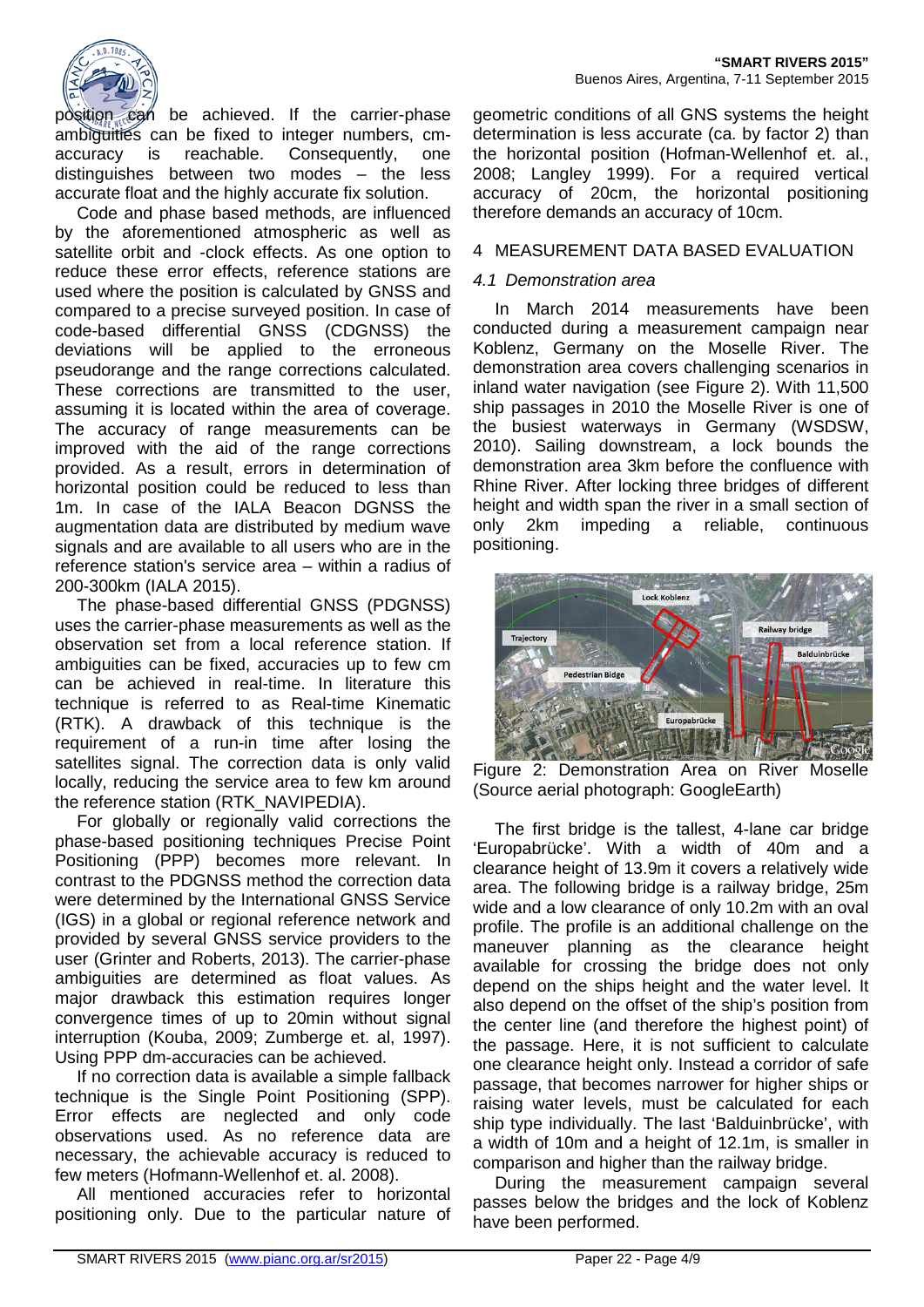

The sensor system onboard the research vessel "MS Bingen" consisted of three geodetic GNSS antennas and receivers (to additionally determine the attitude of the vessel) and a tactical grade Inertial Measurement Unit (IMU) to stabilize the PNT data generation in case of GNSS outages. As this work focusses on GNSS only, results of this integrated solution will be briefly presented at the end of the paper. For the analyses only data of the main GNSS antenna has been used as the attitude of the vessel is subordinate priority. The analysis is based on two hours of data collected during two passages of the demonstration area, including both the lock and the bridges. The measurement rate of the GNSS receivers has been set to 20Hz. For comparison with a reference this high rate date had to be down-sampled to 1Hz. The reference trajectory was determined GNSS-independently by using a geodetic total station. The accuracy of the reference trajectory is about 1-2cm. Correction data for RTK positioning was provided by a reference station within the demonstration area. Correction data for PPP has been obtained from Nasa´s Jet Propulsion Laboratory (JPL) server (NASA\_JPL).

The data has been analyzed by using the open source GNSS-processing software RTKLib ver. 2.4.2 (Takasu 2013, Takasu and Yasuda 2010).

# 5 RESULTS AND DISCUSSION

# *5.1 Single-GNSS processing*

[Figure 3](#page-4-0) shows the height component of the vessel´s position determined by RTK (only fix solution), PPP, CDGNSS and SPP while passing western edge in the head water (left green section in [Figure 3\)](#page-4-0), passing the lock, entering the tail water (red section in [Figure 3\)](#page-4-0), passing all bridges (orange lines) and returning to the starting point. The reference height is illustrated as a blue line while the GNSS-height is indicated by black points.

As can be seen from the graphic the height determination is strongly affected by disturbances caused by shadowing and interferences of the GNSS-signal. Especially the height determination in the tail water suffers from GNSS-outages. Starting inside the lock when the vessel is awaiting the lock gates to be opened, most signals are affected by multipath induced by the lock walls. The code-based SPP and CDGNSS show a noisier distribution of the positions while the phase-based techniques RTK and PPP show a smoother behavior.

The error in north, east and height components of the position with respect to the reference trajectory is depicted in [Figure 4.](#page-5-0) The error for the SPP solution is up to 8m in the worst case. The average error in the head water is 1.4m for north and east components and 2.5m for the height respectively. In the tail water this error is increasing up to 2.5m for east and north and 5.0m for the height. These results show that when SPP is used as fallback technique to derive positions the requirements on PNT data generation are not met.

The CDGNSS solutions show a smaller error through the demonstration area. In the head water the average horizontal positioning error is 0.6m and for the height 0.8m respectively. The tail water with larger obstructions led to 1.3m for the horizontal positioning error and 1.8m for the height. For PPP the typical convergence time can be recognized at



Figure 3: Height of different position techniques (RTK, PPP, CDGNSS, SPP) in comparison

<span id="page-4-0"></span>the demonstration area. For this evaluation only GPS on the frequency band L1/L2 observations have been used. The passage started at the the beginning of the campaign. After ~20min accuracies of 0.1m in position and 0.2m in height are achievable. The loss of the signal below the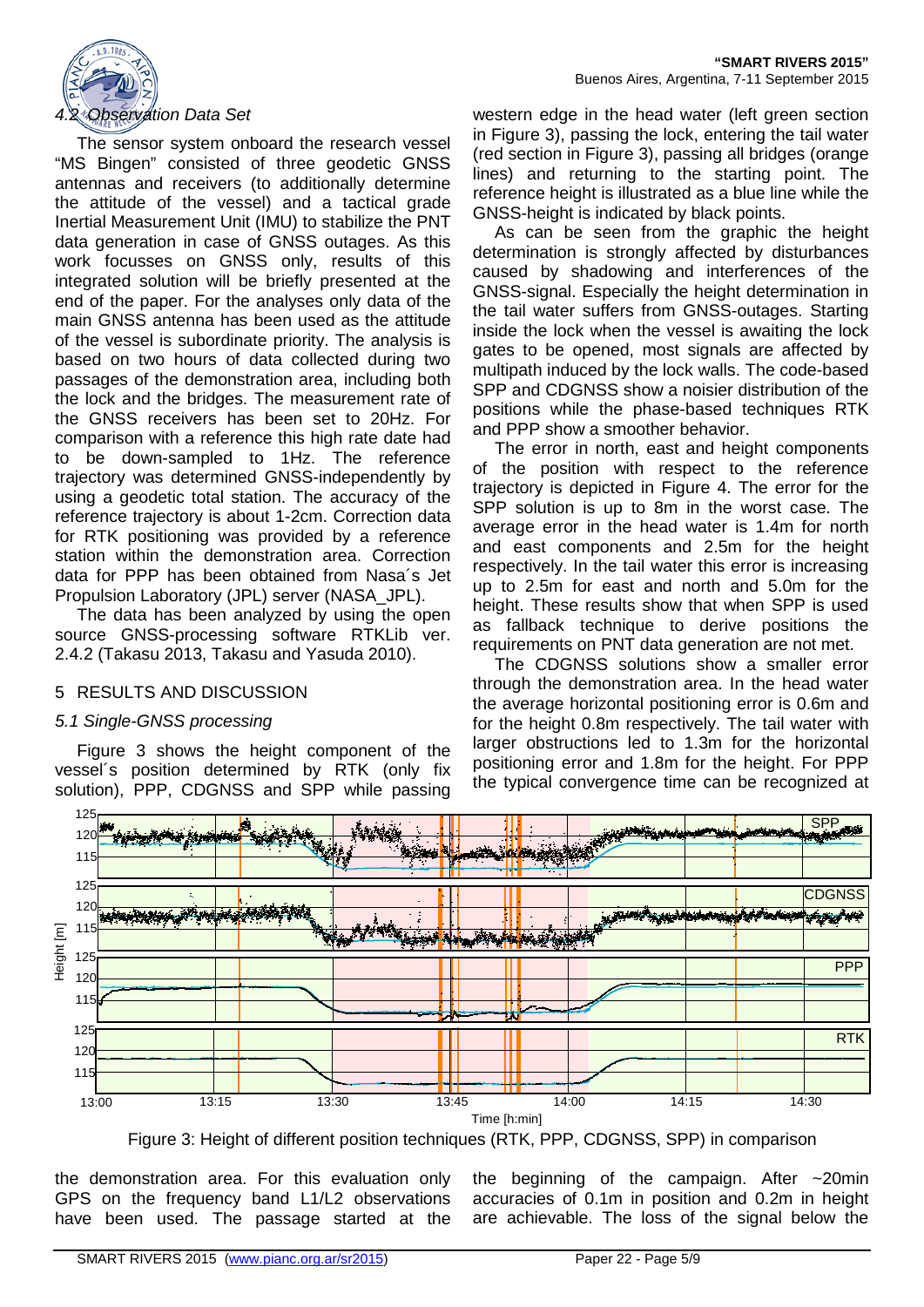**"SMART RIVERS 2015"** Buenos Aires, Argentina, 7-11 September 2015

bridges induced an initialization of position acquisition followed by the convergence time. This effect makes the utilization of PPP as the only position technique unsuitable for the accuracies required. However, the results, even in signal

With closing distance to the bridge more inaccurate float positions were calculated. Immediately before and below the bridge almost no RTK-positioning was successful due to a decreasing number of satellites. The tallest 'Europabrücke' led



Figure 4: Errors in north, east and height for SPP, CDGNSS, PPP and RTK

<span id="page-5-0"></span>degraded areas, are promising as long as PPP is not affected by a full loss of satellite signals. Especially inside the lock between 13:31-13:35h the best results are achieved by PPP.

In case of RTK only the fix solutions are considered. The area in the head water without relevant bridges shows a fix rate of 95%. In case of the bridges in the tail water only 45% ambiguities were fixed. This effect shows how shadowing and multipath can worsen the positional accuracy significantly. The average vertical error for the fix solution is about 4.0cm. The horizontal positioning error with 0.8 cm is smaller than the accuracy of the vertical position. During 13:31-13:35h no position fix can be achieved.

Figure 5 shows the trajectory based on RTK positioning. The yellow points illustrate the float and the green the fix solutions.



Figure 5: RTK solutions: float, yellow dots and fixed green dots (Source aerial photograph: GoogleEarth)

to the largest gaps in the calculation without fix solutions. More important for the height determination is the position before bridge crossing. which is almost always an accurate fix solution.

[Figure 6](#page-5-1) shows the height error for both, float (green) and fix (red) solutions. The height error for both solutions displayed the same behavior as for the horizontal position in Figure 5. Where a fix solution was calculated, the requirements on the positional accuracy were met.



<span id="page-5-1"></span>Figure 6: Height error for RTK fixed (red) and float (green) solution

At 14:00h a wrong position fix occurred. This can be explained by the ´RTK fixed and hold´ option inside RTKlib. In this case a position fix will be held as long as possible. When exceeding a particular threshold the position fix is released and the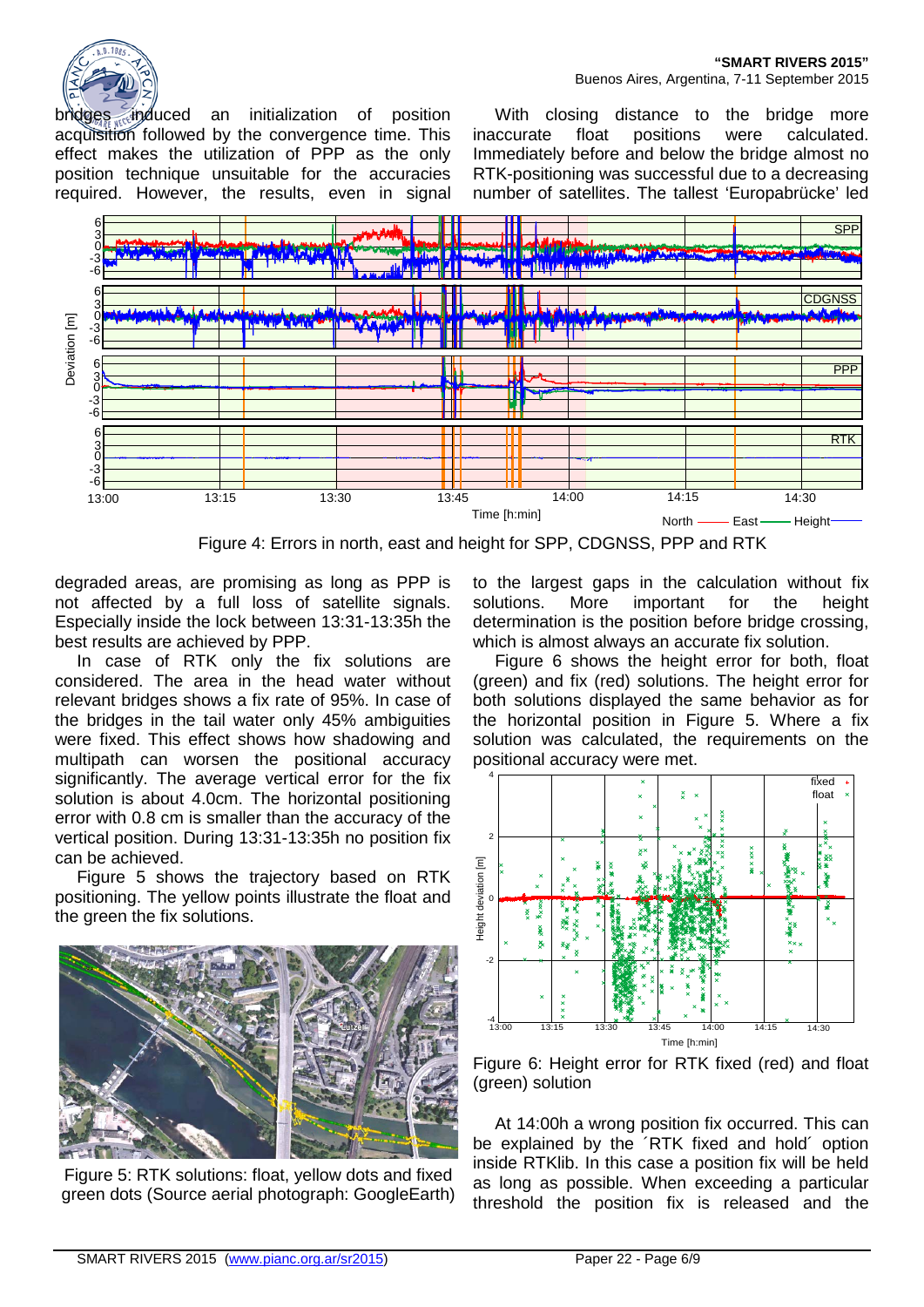

algorithm restarted. This achieves a higher fix rate by accepting higher positioning errors.

The utilization of multi-GNSS can improve or stabilize the position determination. In signal-



<span id="page-6-0"></span>Figure 7: Errors in north, east and height for SPP, CDGNSS, PPP and PDGNSS for Multi-GNSS

With an average accuracy of ~2m the float solutions seem to be unsuitable for height determination in signal degraded areas.

### *5.2 Multi-GNSS processing*

Nowadays more than one GNSS and therefore more satellite observations are available for positioning. Especially for short observation periods (<30min) the usage of Multi-GNSS can increase the accuracy of PPP significantly (Choy et. al., 2013, Hesselbarth and Wanninger, 2008).

For comparison, GLONASS observations have been additionally included to increase the observation set from Chapter 5.1. [Figure 7](#page-6-0) shows the results of this investigation. By using more satellites the positional accuracy was slightly increased in areas with good conditions, i.e. a large number of satellite observations. In the signal degraded area in the tail water even the use of multi-GNSS did not increase the positional accuracy significantly. For RTK an improved fix rate of 2.5% was observed. The highest impact of multi-GNSS in this area has been observed on PPP. Figure 8 shows the height error for GPS (green) and GPS+GLONASS (red).

By taking only GPS observations approx. 10 satellites have been used for position calculation. With the additional GLONASS observations the number of satellites increased to 16. At the beginning of the campaign (13:00h) a better performance of the convergence time has been observed. Even after losing GNSS signal at 13:45h the convergence time was improved. After turning the vessel, the signal was lost, resulting in an initialization process. Here, the convergence time is comparable for both constellations.

degraded areas shadowing, interferences and GNSS outages affect the PNT data generation. On the one hand this result makes the application of standalone GNSS-based techniques unsuitable for bridge collision warning systems. However, the information about sufficient clearance should be available to the ship´s master in a safe distance before the bridge, where manoeuvers to prevent a collision can still be initiated. This means, in areas the GNSS reception is not influenced by the bridge itself and is still sufficient for meeting the accuracy requirements. In deep canyons, where these techniques are not applicable, a combination with further board-side sensors can be a conceivable



approach. Figure 8: Height error for GPS and GPS+GLONASS using the PPP technique

# *5.3 Sidekick: Inertial Measurement Unit (IMU)-aided height determination*

To ensure the resilience, increase the reliability, guarantee the accuracy of the data and bridge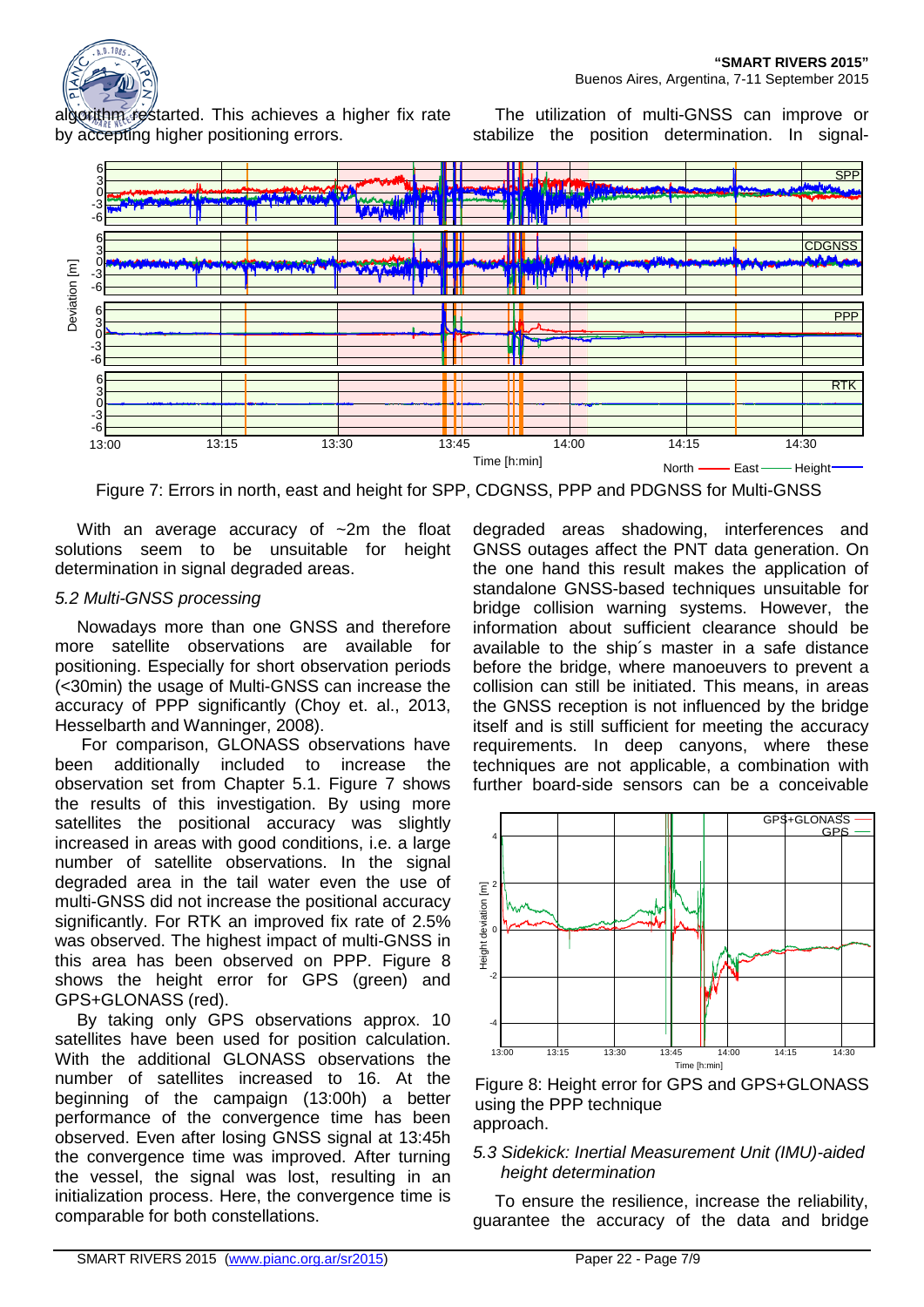

GNSS outages caused by obstacles, an Inertial Measurement Unit (IMU) is proposed as autonomous, self-contained sensor. RTK positions derived from GNSS, together with IMU observations were fused in a loosely coupled approach, where it is assumed that the performance of the RTK solutions are generally unaffected and used to correct the errors in the IMU.

Current implementation for the fusion of data relies in the so-called the Unscented Kalman Filter, a method to propagate mean and covariance information through nonlinear transformations. Although the Extended Kalman Filter has been widely accepted as a standard tool for the fusion of GNSS and IMU data, several studies have demonstrated that the unscented approach achieves a better level of accuracy, while is easier to implement, and with lower computational complexity of calculations (Romanovas et al., 2014; Wan and Merve, 2000).

With ca. 10min of data out of the observation set from Chapter 4.2, [Figure 9](#page-7-0) represents the vertical component in relation the pure GNSS-RTK solution (blue dots), and for the integrated RTK-IMU solution (green dots).



<span id="page-7-0"></span>Figure 9: RTK and RTK-IMU Loosely Coupled Unscented Kalman Filter Height

On account of GNSS vulnerabilities, the RTK solution exhibits multiple outages of data, mostly due to the crossing of the vessel beneath the bridges, but also for the lack of RTK fixed solutions during several epochs. It is also noticed how the RTK-IMU loosely-coupled solution bridges smoothly this outages, with no significant difference between the two horizontal obtained positions when available.

Both solutions exhibit nearly the same behaviour, with a smoother yet biased performance for the RTK-IMU one. Bias on the RTK-IMU solution is partially explained by the larger covariance obtained on the RTK heights, with respect to the horizontal positioning. The three main challenges on this part of the channel are also represented: 'Balduinbrücke'

(0.08-0.09), 'Eisenbahnbrücke' (0.10-0.11) and 'Europabrücke' (0.13-0.14). At the outage stages prominent drifts for the RTK-IMU solution are observed, 15cm, 25cm and 45cm, respectively. With 25cm and 45cm the accuracy requirement is not met. But the trend shows that an approach of fusing data from different sensors can improve the positional accuracy and availabilty. The potential of this approach should be further explored to contribute to the enhancement of the navigation within river corridors.

# 6 CONCLUSION

In the last four years a significant number on bridge collision on inland waterways were evaluated. These ship accidents make clear that a reliable height determination for an efficient bridge collision warning system is necessary. Feasibility studies identified solutions based on GNSS measurements as the most promising development.

This paper discussed commonly used GNSSbased positioning techniques regarding their applicability in inland waterways. Highly accurate phase-based and less accurate code-based augmentation techniques have been analyzed using real measurement data, gathered in a challenging area comprising a lock and three bridges.

Investigations have shown that in areas with good GNSS reception, e.g. in the head water, all augmentation methods met the requirements on height accuracy. Especially the phase-based RTK achieved accuracies up to 4.0cm with a fix rate of 95% followed by PPP with 20cm and the codebased IALA Beacon DGNSS with 80cm. The fallback SPP reached an accuracy of 2.5m. After locking into the tail water the bridges led to shadowing, interferences and GNSS outages decreasing the accuracy of positioning techniques. Especially RTK suffered from these effects, with a decreased fix rate of only 45%. Errors increased up to 1.6m for PPP and 1.8m for code-based respectively. The extension to a multi-GNSSapproach led to a better performance in the area with optimal satellite reception. In the signal degraded area shadowing and interferences outweigh the higher number of satellites. For PPP an improved convergence performance has been observed. Additionally an approach fusing RTK solutions with a GNSS-independent sensor has been discussed. Promising results displayed that outages in GNSS processing can be bridged for a short period of time.

Accuracies of RTK, PPP and IALA Beacon DGNSS are sufficient for inland waterway navigation with good GNSS reception conditions. In areas with highest accuracy requirements only the RTK solution with fix ambiguities is suitable for